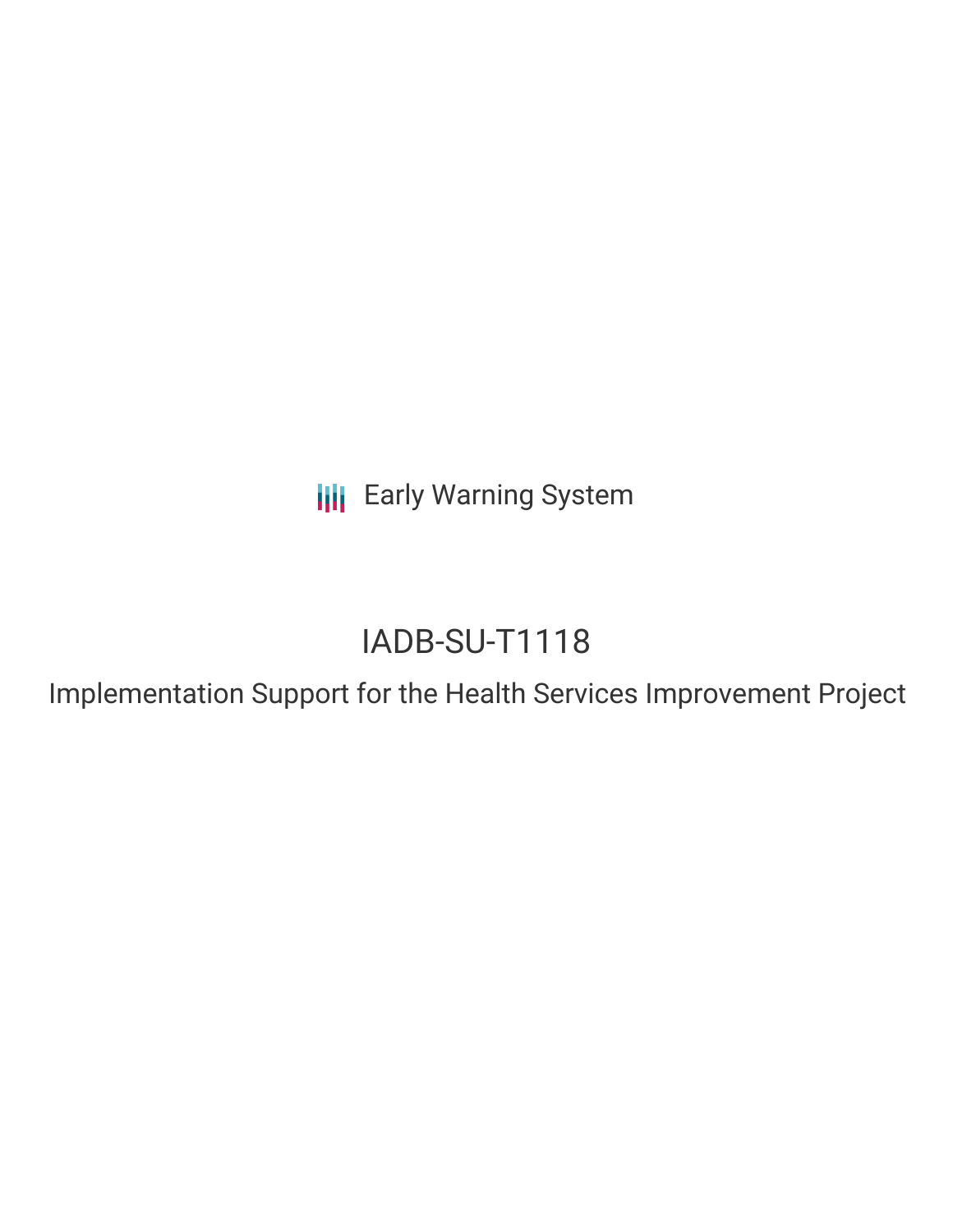

#### **Quick Facts**

| <b>Countries</b>               | Suriname                                    |
|--------------------------------|---------------------------------------------|
| <b>Financial Institutions</b>  | Inter-American Development Bank (IADB)      |
| <b>Status</b>                  | Approved                                    |
| <b>Bank Risk Rating</b>        | С                                           |
| <b>Voting Date</b>             | 2019-09-25                                  |
| <b>Borrower</b>                | Government of Suriname                      |
| <b>Sectors</b>                 | Education and Health, Technical Cooperation |
| <b>Investment Type(s)</b>      | Grant                                       |
| <b>Investment Amount (USD)</b> | $$0.20$ million                             |
| <b>Project Cost (USD)</b>      | $$0.20$ million                             |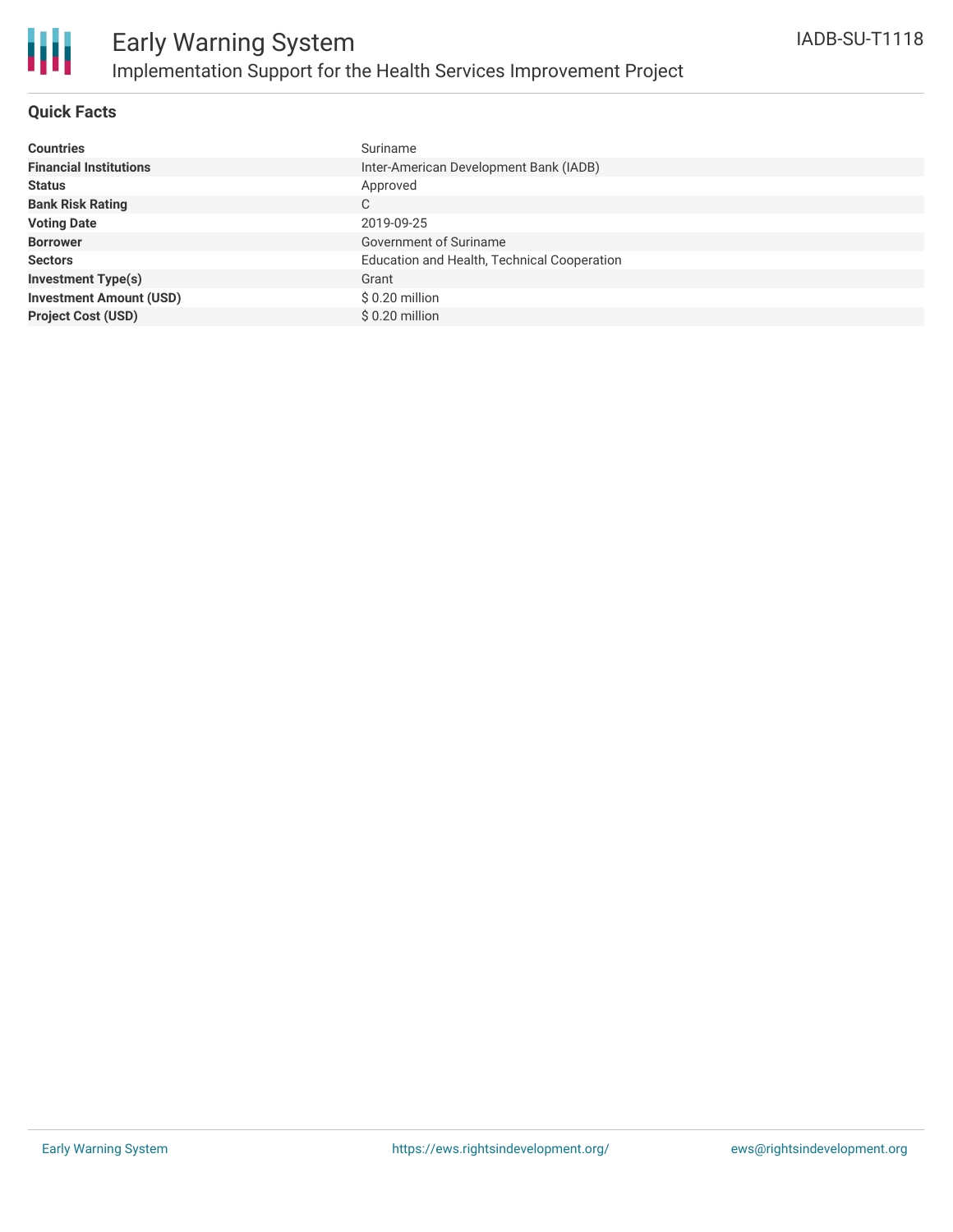

#### **Project Description**

The objective of this operation is to support the implementation of the operation SU-L1054. To achieve this this, TC will finance institutional strengthening activities focused on improving the execution capacity of the MOH to manage the implementation of the components of SU-L1054 program in a coordinated and integrated manner.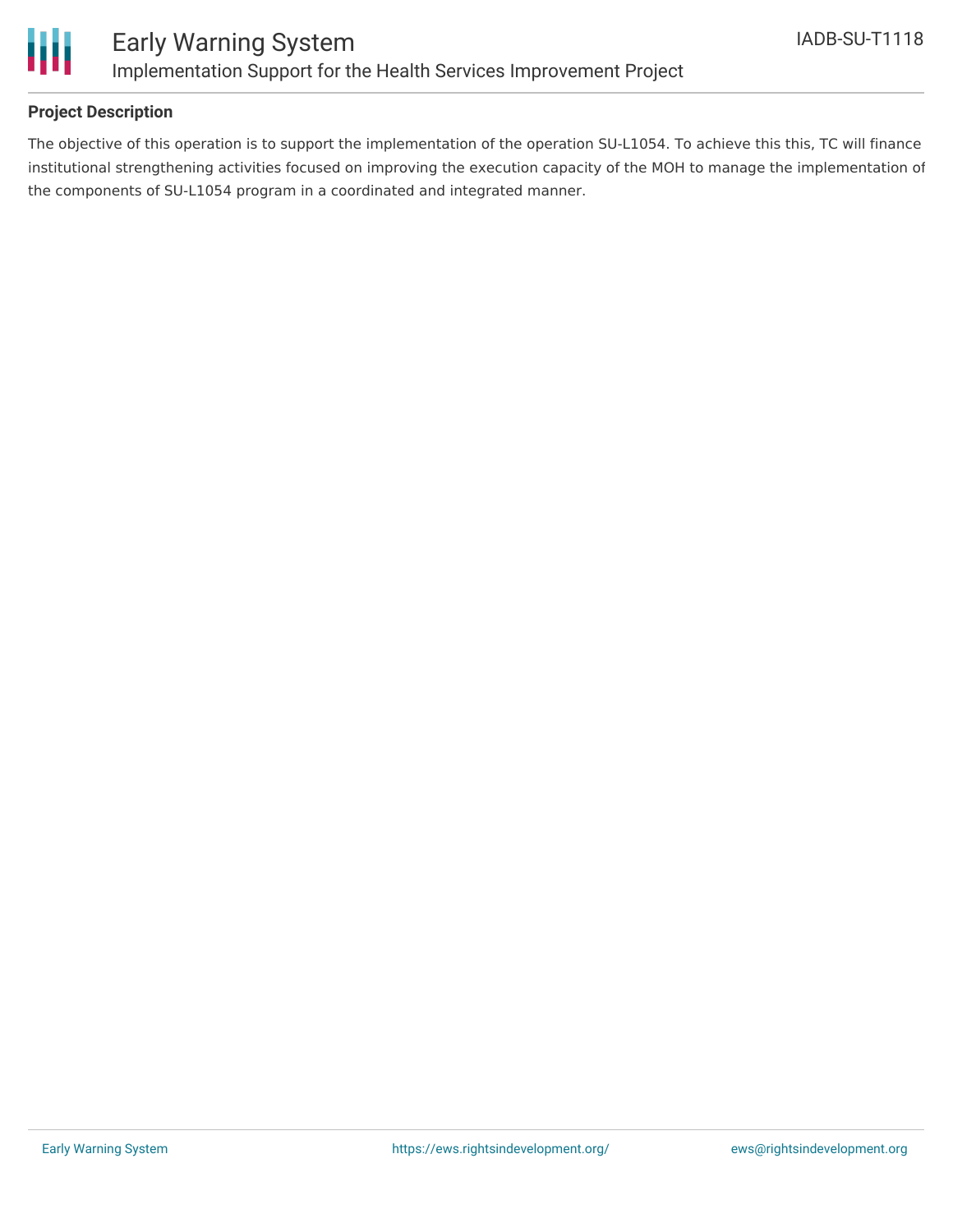

## Early Warning System Implementation Support for the Health Services Improvement Project

#### **Investment Description**

• Inter-American Development Bank (IADB)

Ordinary Capital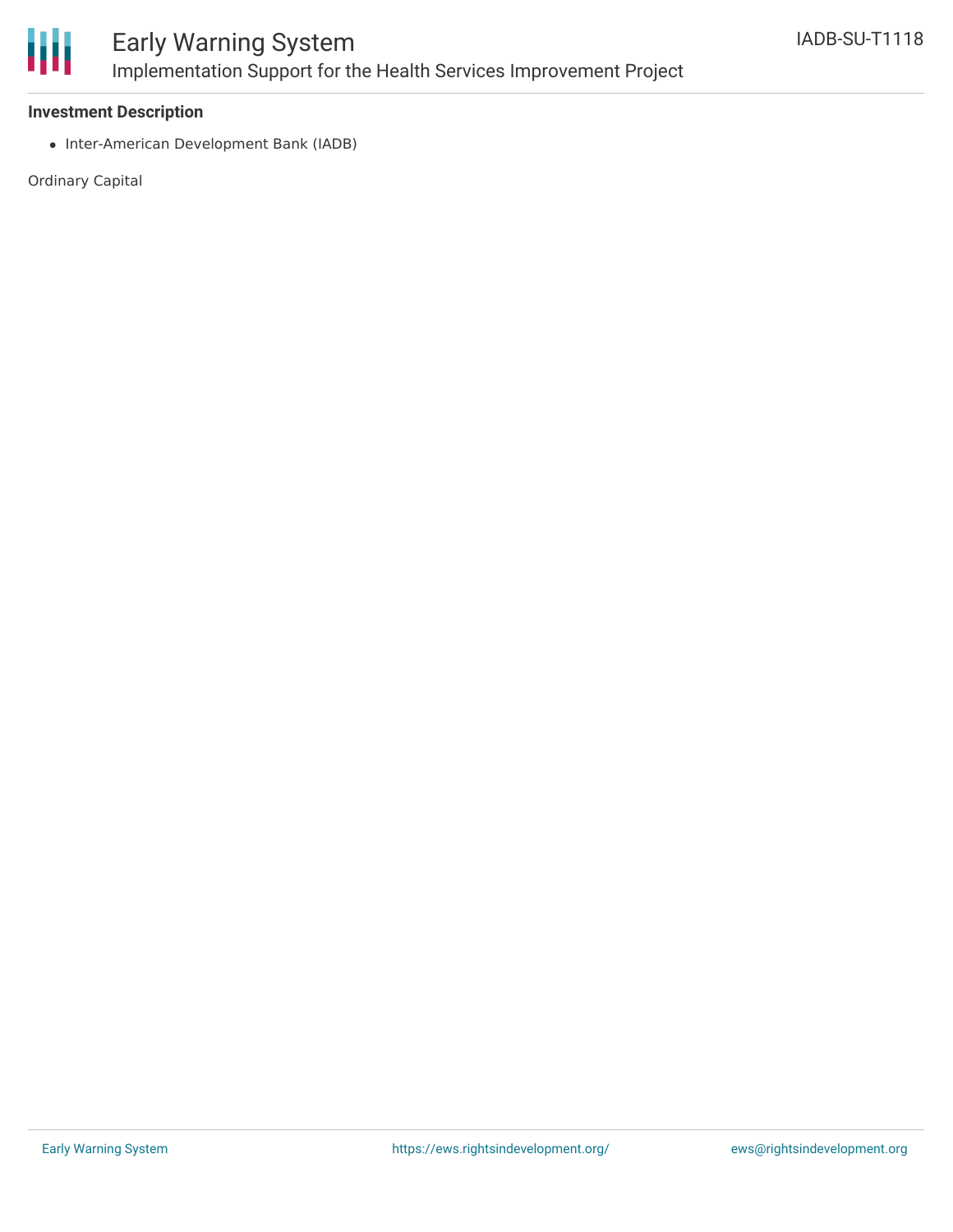#### **Contact Information**

#### ACCOUNTABILITY MECHANISM OF IADB

The Independent Consultation and Investigation Mechanism (MICI) is the independent complaint mechanism and fact-finding body for people who have been or are likely to be adversely affected by an Inter-American Development Bank (IDB) or Inter-American Investment Corporation (IIC)-funded project. If you submit a complaint to MICI, they may assist you in addressing the problems you raised through a dispute-resolution process with those implementing the project and/or through an investigation to assess whether the IDB or IIC is following its own policies for preventing or mitigating harm to people or the environment. You can submit a complaint by sending an email to MICI@iadb.org. You can learn more about the MICI and how to file a complaint at http://www.iadb.org/en/mici/mici,1752.html (in English) or http://www.iadb.org/es/mici/mici,1752.html (Spanish).